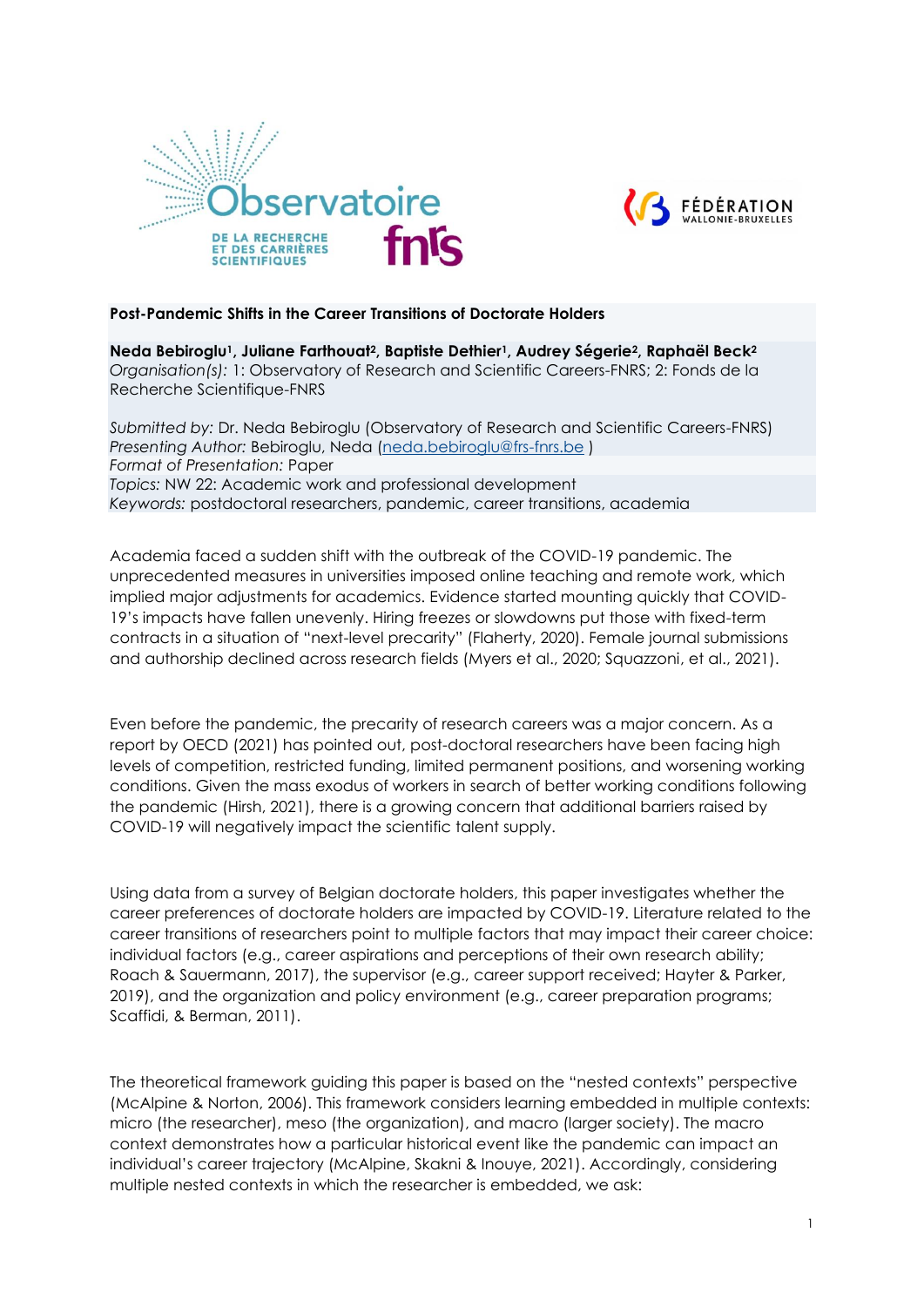• Are doctorate holders less likely to (a) pursue an academic career and (b) have a research-related job post-COVID compared to pre-COVID?

• What are the factors related to the probability of (a) pursuing an academic career and (b) having a research-related job after doctoral completion for pre-COVID and post-COVID cohorts?

The pre-COVID data is based on the "Future of PhD holders" online survey (Bebiroglu, Dethier, & Ameryckx, 2019), which includes 2055 (42.8% female) doctorate holders from all research fields who defended their dissertation between 2012 and 2018. The post-COVID cohort will include doctorate holders who defended their dissertation between March 2020, the first Covid-related measures in Belgium, and May 2021. The data collection will be done between February and April 2022, through an online survey.

Our empirical analysis will involve three parts. We will first compare the proportion of doctorate holders pursuing an academic career and having a research-related job between the pre- and post-pandemic cohorts. We will then examine significant differences by gender, nationality, having children, and research field. Finally, we will run logistic regression models to assess (1) the probability of pursuing an academic career and (2) having a research-related job, taking into account micro factors (e.g., career aspiration at dissertation defence), maso factors (e.g., support received from supervisor), and macro factors related to the impact of COVID.

Faltering economy following COVID has given rise to concerns that researchers will be forced to leave academia (Woolston, 2020). However, it remains unknown whether there are declining numbers of doctorate holders pursuing an academic career or having researchrelated jobs. Based on data coming from doctorate holders who obtained their degrees before and during the pandemic, our findings will provide valuable information on the impact of the pandemic and identify factors that are related to the career transitions of doctorate holders.

## **Methodology or Methods/ Research Instruments or Sources Used**

## **Participants**

The pre-COVID cohort in our study is based on the "Future of PhD holders" online survey (Bebiroglu, et al., 2019), which includes 2055 doctorate holders (42.8% female) from all French-speaking university in Belgium and all research fields: Exact and Natural Sciences (45.8%), Social Sciences and Humanities (31.0%) and Life and Health Sciences (29.9%). Respondents had received their doctoral degree in the 3.1 years (SD = 1.9) prior to the survey. They were recruited through doctoral supervisors who were asked to transfer an invitation to their former doctoral students. The post-COVID cohort will include PhD holders who defended their dissertation between March 2020, the first Covid-related measures in Belgium, and May 2021, coming from all research fields. The data collection will be done between February and April 2022, through an online survey.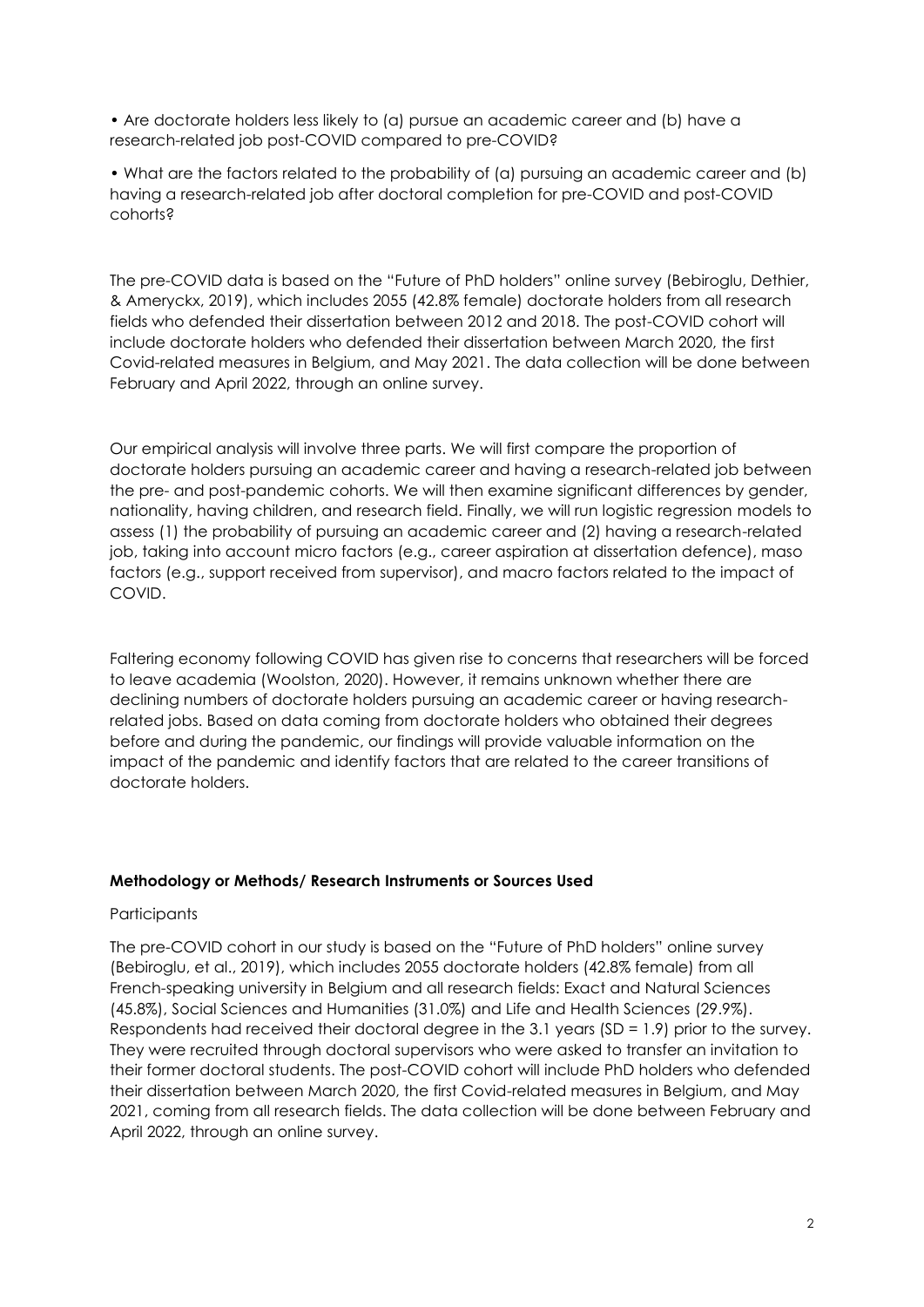### **Measures**

In this study, all measures are collected through an online survey.

Pursuing an academic career: One item asking doctorate holders to indicate year by year whether they pursued an academic career since their doctoral completion.

Having a research-related job: One item asking doctorate holders who have a job (inside or outside of academia) to indicate what percentage of their time in the workplace is spent on research and or development activities, ranging from 0% to 100%.

The effect of COVID. Two five-point Likert-type questions: (1) "Has the normal course of your research been impacted by the COVID-19 pandemic?" and (2) Have your career prospects been impacted by the COVID-19 pandemic?', with the answers ranging from high negative impact to high positive impact.

## **Results**

In each model, in addition to age, nationality, sex, children, and research domain, we will add:

• Micro factors (career aspiration at dissertation defence, previous work experience, mobility experience, time without funding, knowledge about career, number of publications)

• Maso factors (satisfaction from supervisor, career support received from the supervisor, dissertation committee support, positive work environment, institutional support received for job transition)

• Macro factors (the effect of COVID)

Our preliminary analyses based on pre-COVID cohort indicated two trends: (1) those who completed their doctoral degree between 2016 and 2018 were less likely to pursue an academic career the first year after doctoral completion than those who completed their degree between 2012 and 2015, and (2) the proportion of PhD holders pursuing an academic career decreased over time.59.3% of the respondents spent between 40% and 100% of their time in the workplace on R&D activities.

#### **Conclusions, Expected Outcomes or Findings**

In the aftermath of the pandemic, employees started resigning from their roles at very high rates in search of better working conditions and work-life balance. This peak of turnover called the "great resignation" was seen in many countries (Cook, 2021). In November 2021, the former president of the European Research Council, Jean-Pierre Bourguignon fearing the resignation of scientific talent "made a plea" to gather data on the impact of COVID (Naujokaitytė & Hudson, 2021). Doctorate holders as highly qualified workforce play a particularly strategic role in the promotion of innovation and knowledge ecosystems. Therefore, their resignation may have important consequences.

Even though the pandemic's negative impact on researchers' workload, mental health, relations with supervisors, and financial constraint has been documented, recent data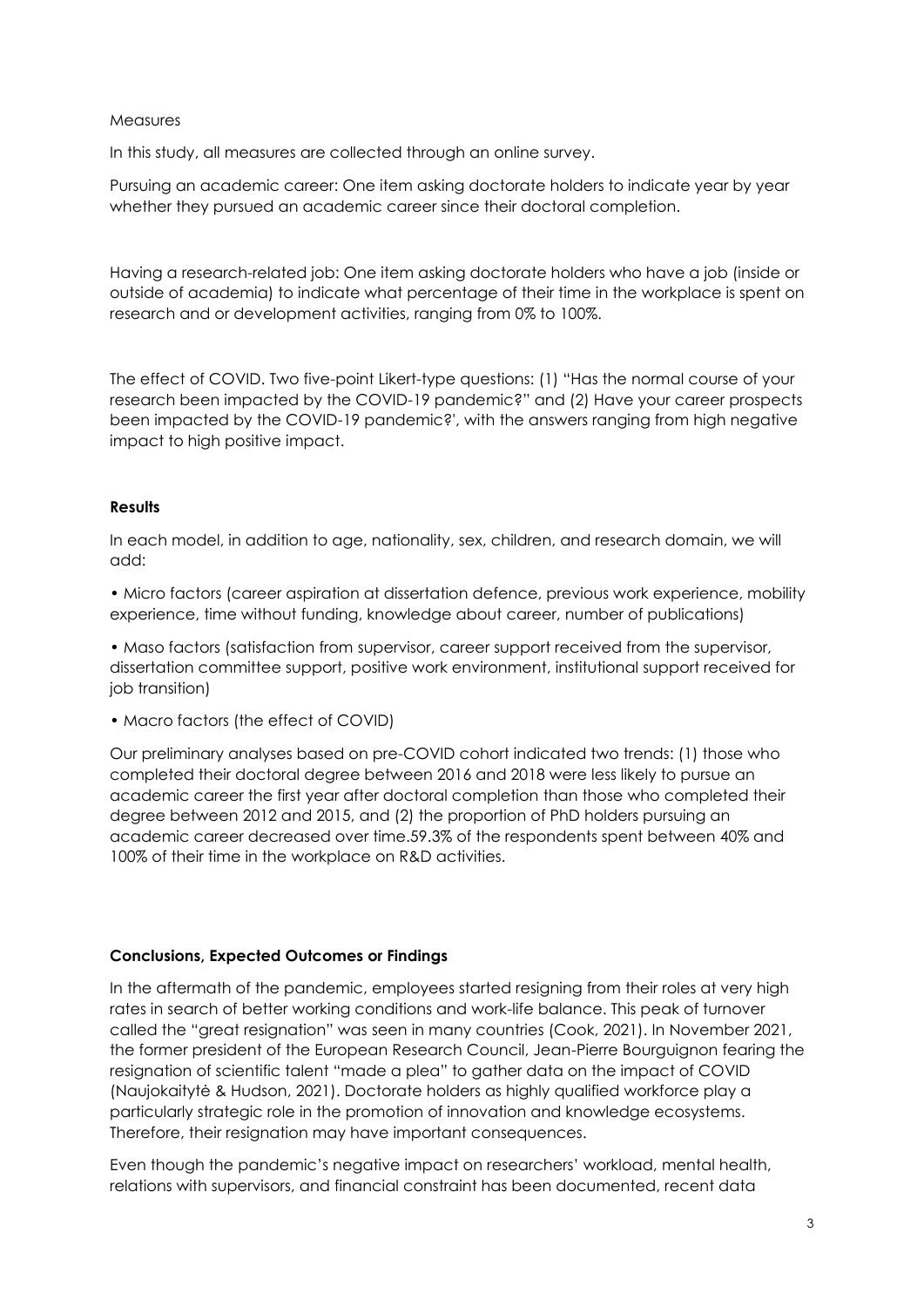provide an alternative view. For some researchers the pandemic represents an opportunity since they perceive to have an increased time to learn and more digital collaborations (Sachini et al., 2021). In addition, the literature on economic recession provide evidence that doctorate holders are more likely to stay in academia at times of uncertainty (Boehm & Watzinger, 2012). Although the concerns related to the research work force are legitimate, we still do not know if the pandemic will result in declining rates of doctorate holders pursuing a career in academia or in research.

Our goal will be to provide initial data comparing pre-COVID and post-COVID cohorts of doctorate holders. Even though we may find several significant differences between cohorts in terms of satisfaction from supervisor, perceived career support from the supervisor, or positive work environment, it is still unknown if and to what extent these factors would impact the possibility of doctorate holders pursuing an academic career or having research-related jobs. The study will have important implications on the post-pandemic career support of doctorate holders.

# **References**

Bebiroglu, N., Dethier, B., & Ameryckx, C. (May, 2019). Employment status of PhD holders in the Federation Wallonia-Brussels. ORCS Thematic Report Series #1, Observatory of Research and Scientific Careers, Brussels, Belgium. http://www.observatoire.frsfnrs.be/docs/REPORT%20EMPLOYMENT%20ENG\_FINAL.pdf

Böhm, M. J., & Watzinger, M. (2015). The Allocation of Talent over the Business Cycle and its Long-term Effect on Sectoral Productivity. Economica, 82(328), 892-911.

Cook, I. (2021, September 15). Who is driving the great resignation. Harvard Business Review. https://hbr.org/2021/09/who-is-driving-the-great-resignation

Hirsch, P.B. (2021), The Great Discontent. Journal of Business Strategy, Vol. 42 No. 6, pp. 439- 442. https://doi.org/10.1108/JBS-08-2021-0141

Flaherty, C. (2020, April 10). Next-Level Precarity. Inside Higher Education. https://www.insidehighered.com/news/2020/04/10/next-level-precarity-non-tenure-trackprofessors-and-covid-19

Hayter, C. S., & Parker, M. A. (2019). Factors that influence the transition of university postdocs to non-academic scientific careers: An exploratory study. Research Policy, 48(3), 556-570.

McAlpine, L., & Norton, J. (2006). Reframing our approach to doctoral programs: An integrative framework for action and research. Higher Education Research & Development, 25(1), 3-17.